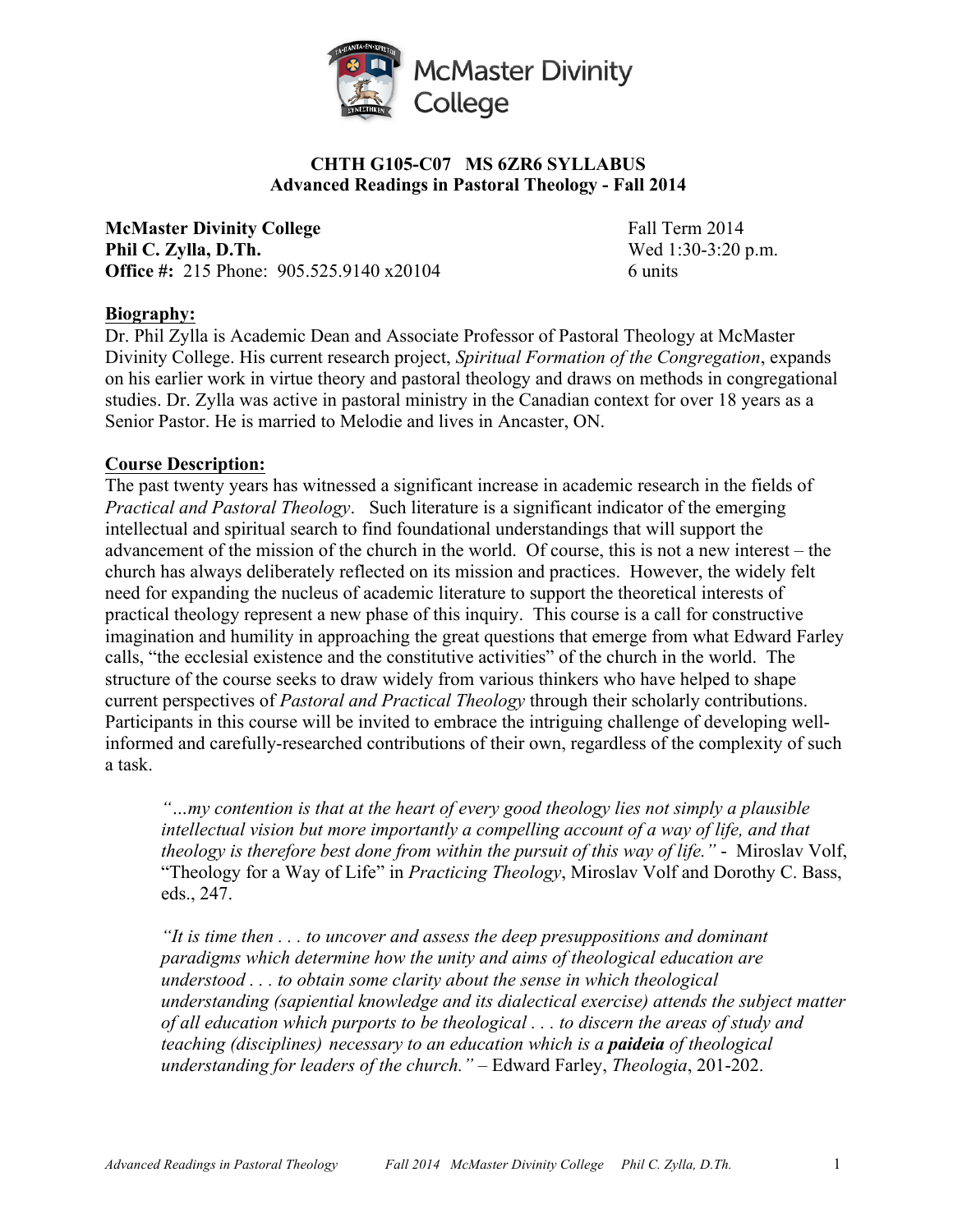*We must have that confidence in God that is hoping in him. We must have that trust in God that is hoping in him. We must have hope in God. We must hope in God, we must have faith in God, that is all the same thing. We must have that faith in God that is hoping in him. We must believe in him, which is hoping."* - Charles Peguy *Le Porche du mystère de la deuxième vertu*, 1911, translated by Dorothy Brown Aspinwall, 1970, 83.

#### **Course Objectives:**

#### **Knowing**

- 1. To widen participant's theoretical understanding of the fields of practical and pastoral theology.
- 2. To explore the current literature supporting academic research in the fields of practical and theology
- 3. To deepen resources which will provide the foundations for academic research in one's field.

#### **Being**

- 1. To become cognizant of the personal trajectory of one's own aspirations to contribute to the ongoing mission of the church in the world.
- 2. To inspire a personal sense of mission and calling to the work of academic pastoral theology.
- 3. To discern the ways in which one is being led to support the intellectual and theoretical research needs of the contemporary church.

## **Doing**

- 1. To evaluate some of the foundational literature in the fields of practical and pastoral theology in order to develop working assumptions regarding research in this field of study.
- 2. To distinguish the elements of contemporary pastoral and practical theology in such a way as to locate oneself in the field and to anticipate possible paths for ongoing research in this area of study.
- 3. To demonstrate competence in tested methods required for one's own chosen focus area within the wider field of practical theology.
- 4. To research and join an academic society related to one's chosen area of focus in pastoral and practical theology with the aim of participation in the next five years.

## **Required Course Textbooks**:

- Allen, Diogenes. *Spiritual Theology: The Theology of Yesterday for Spiritual Help Today*. Boston: Cowley Press, 1997.
- Ammerman, Nancy T., Jackson W. Carroll, Carl S. Dudley, and William McKinney, eds. *Studying Congregations: A New Handbook*. Nashville, TN: Abingdon Press, 1998.
- Cameron, Helen et. al. (eds.). *Studying Local Churches: A Handbook*. London: SCM-Canterbury Press, 2005.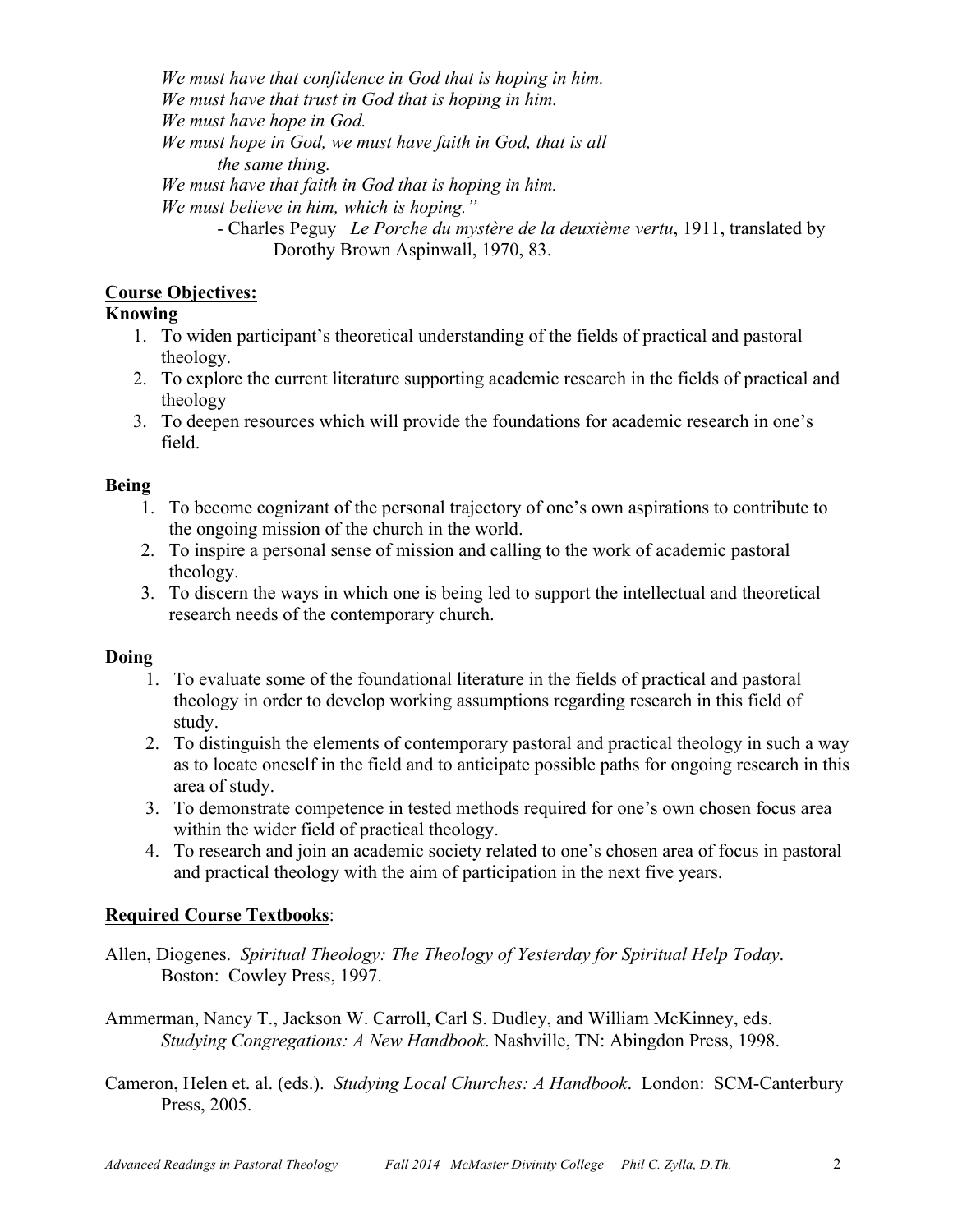Chan, Simon. *Spiritual Theology*. Westmount, IL: Intervarsity Press, 1998.

- Farley, Edward. *Theologia: The Fragmentation and Unity of Theological Education*. reprinted, Eugene, OR: Wipf and Stock Publishers, 2001.
- Graham, Elaine with Heather Walton and Frances Ward, *Theological Reflection: Methods*. London: SCM Press, 2005.
- Hiltner, Seward. *Preface to Pastoral Theology: The Ministry and Theory of Shepherding*. Nashville: Abingdon, 1958.
- Hopkins, Denise Dombkowski and Michael S. Koppel. *Grounded in the Living Word: The Old Testament and Pastoral Care Practices*. Grand Rapids, MI: William B. Eerdmans Publishing, 2010.
- Woodward, James and Pattison, Stephen, eds. *The Blackwell Reader in Pastoral and Practical Theology*. Oxford: Blackwell Publishing, 2000.
- Mudge, Lewis S. and Poling, James N., eds. *Formation and Reflection: The Promise of Practical Theology*. Philadelphia: Fortress Press, 1987.

#### Osmer, Richard R.

*Practical Theology: An Introduction*. Grand Rapids, MI: Eerdmans Publishing, 2008.

#### Palmer, Parker

*Let Your Life Speak: Listening for the Voice of Vocation*. San Francisco: Jossey-Bass, 2000.

#### Patton, John

*From Ministry to Theology: Pastoral Action and Reflection.* 2<sup>nd</sup> Printing Nashville: Abingdon Press,1992.

#### Swinton, John and Mowat, Harriet

*Practical Theology and Qualitative Research.* 2<sup>nd</sup> Printing London: SCM Press, 2007.

#### One of the following:

- a. Donald Capps, *Giving Counsel: A Minister's Guidebook.* St. Louis, Missouri: Chalice Press, 2001.
- b. Charles Gerkin, *An Introduction to Pastoral Care*. Nashville: Abingdon Press, 1997.
- c. Wayne E. Oates, *The Psychology of Religion*. Waco, Texas: Word Books, 1973.
- d. Thomas C. Oden, *Pastoral Theology: Essentials of Ministry*. San Francisco: HarperCollins, 1993.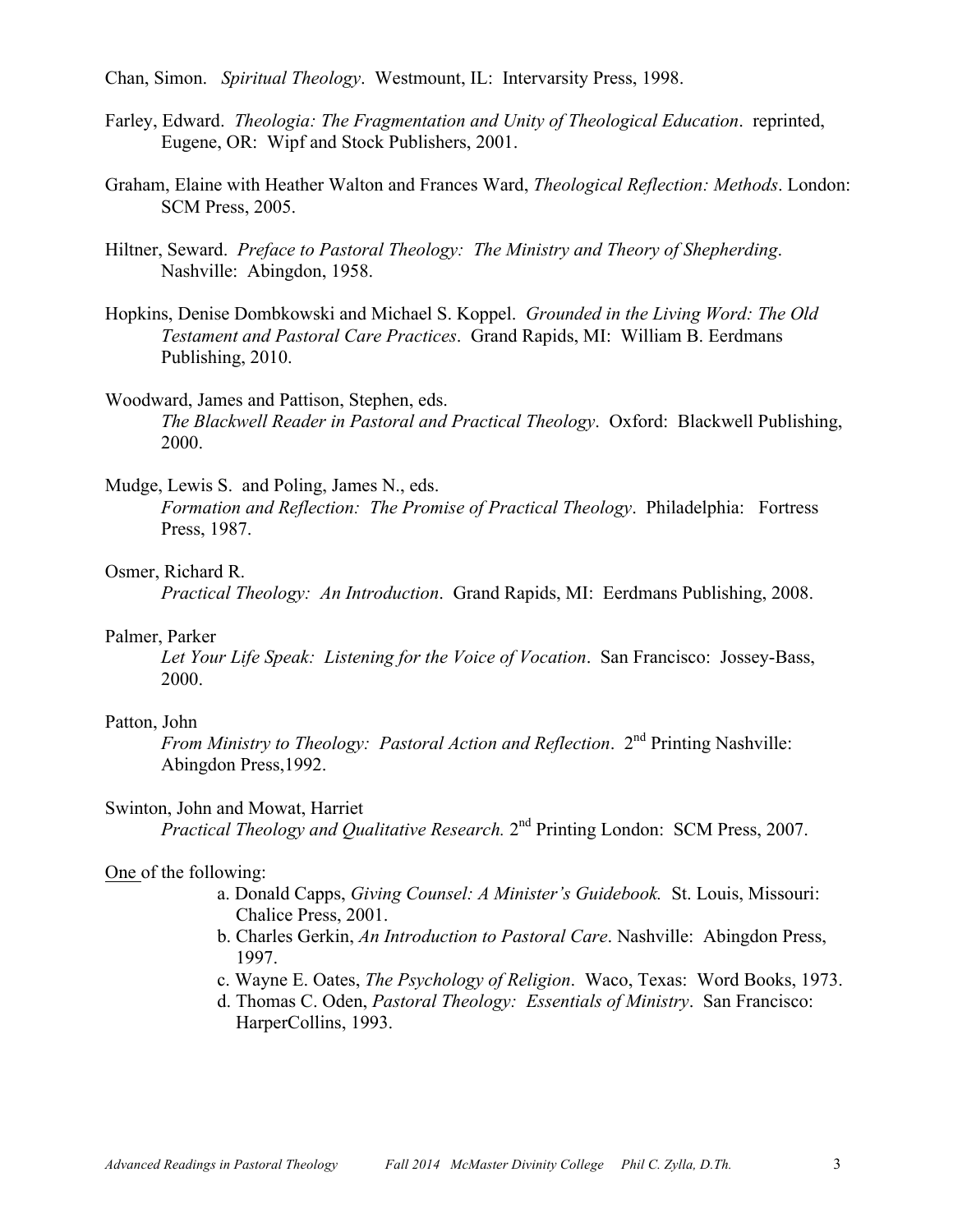#### **COURSE OUTLINE Wednesdays 1:30-3:20 p.m.**

# September 10<sup>th</sup> **Confessions of a Pastoral Theologian**

James D. Whitehead, "The Practical Play of Theology" in *Formation and Reflection: The Promise of Practical Theology*, Lewis S. Mudge and James N. Poling, eds., 36-54.

Thomas H. Groome, "Theology on our Feet: A Revisionist Pedagogy for Healing the Gap Between Academia and Ecclesia" in *Formation and Reflection: The Promise of Practical Theology*, Lewis S. Mudge and James N. Poling, eds., 55-78.

"*Every newly realized implication or depth of the gospel emerges out of the same kind of ambiguity that preceded the initial reception. The great mystics and the great prophets testify equally to this truth. The mystic has his [sic] 'dark night of the soul' and the prophet his [sic] days in the wilderness. And in a lower pitch the same thing is true of every Christian."* - Seward Hiltner, *Preface to Pastoral Theology*, 1958, 180.

# **September 17th The Nature of Practical Theology**

Swinton and Mowat, *Practical Theology and Qualitative Research* , v - 27

Kathleen A. Cahalan and James R. Nieman, "Mapping the Field of Practical Theology" in *For Life Abundant*, Dorothy C. Bass and Craig Dykstra, eds.

Bonnie J. Miller-McLemore, "Five Misunderstandings about Practical Theology." *International Journal of Practical Theology, Vol. 16, No. 1,* 2012, 5-26.

*"Theology should not be subdivided into independent fields of study to the extent that it becomes no more than the aggregate of all these sub-disciplines. A field of study is not a section of theology; it is a particular perspective on theology [that is] an indivisible whole."* LM Heyns and HJC Pieterse, *A Primer in Practical Theology*, 5.

From: *The Blackwell Reader in Pastoral and Practical Theology*, James Woodward and Stephen Pattison, eds.,

- 1. Edward Farley, "Interpreting Situations: An Inquiry into the Nature of Practical Theology",118-127.
- 2. Stephen Pattison and James Woodward, "An Introduction to Pastoral and Practical Theology", 1-19.
- 3. Alastair Campbell, "The Nature of Practical Theology", 77-88.
- 4. Paul Ballard, "The Emergence of Pastoral and Practical Theology in Britain", 59-72.
- 5. Elaine Graham, "Practical Theology as Transforming Practice", 89-103.

## **September 24th Method and Methodology in Practical Theology**

Swinton and Mowat, *Practical Theology and Qualitative Research*, 28-260.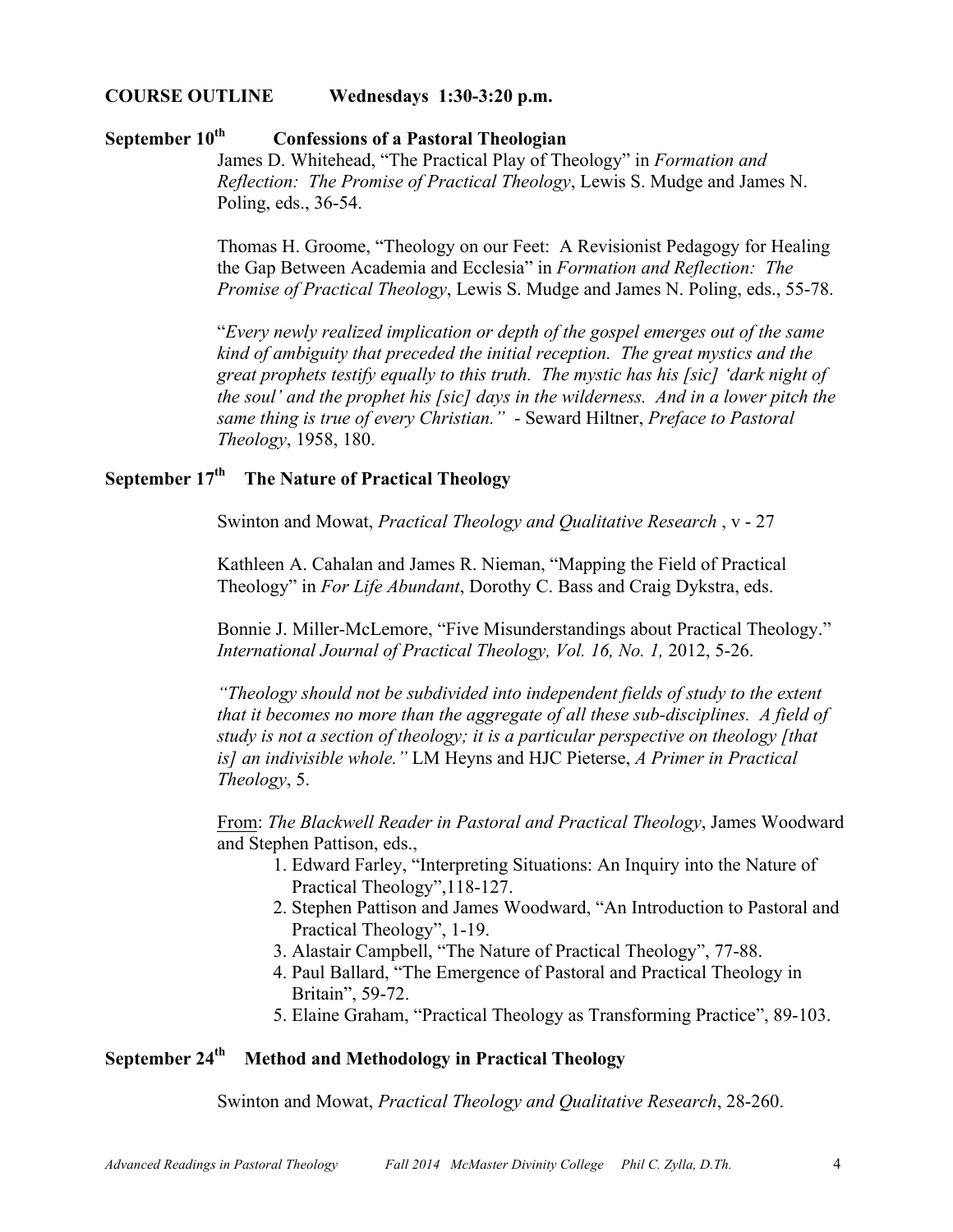Optional: Bonnie J. Miller-McLemore, ed., *The Wiley Blackwell Companion for Practical Theology*. West Sussex, England: Wiley Blackwell, 2011.

*"We use the term 'method' to mean more than 'practice,' however skilled, and more than'technical means.' Every discipline, including theology, uses technical means. But technical means govern inquiry only after assumptions have been made, history and context have been reviewed, and a specific subject of inquiry set. After technical means have been employed, much yet remains to be done. Data must be organized, their significance and relationships must be assessed, and implications need to be drawn from them. Method in any discipline is that which engaged critically in all these procedures and not solely in those which use the technical means particular to the discipline."* - Seward Hitner, "Meaning and Importance of Pastoral Theology" in *The Blackwell Reader in Pastoral and Practical Theology*, 46.

## **October 1st The Roots of Theological Reflection**

Elaine Graham with Heather Walton and Frances Ward, *Theological Reflection: Methods*. London: SCM Press, 2005.

From: *The Blackwell Reader in Pastoral and Practical Theology*, James Woodward and Stephen Pattison, eds.,

- 1. Stephen Pattison, "Some Straw for the Bricks: A Basic Introduction to Theological Reflection", 133-145.
- 2. Emmanual Lartey, "Practical Theology as Theological Form", 128-134.

John Francis Collins, "Faith in Action Seeking Understanding for Action: Lonergan and Practical Theology". Australian EJournal of Theology, Vol. 8, No. 1, 200 http://aejt.com.au/2006/issue\_8/?article=378664

*"I have great appreciation for the action-reflection model. But in recent years it has become evident that this model needs refurbishing. It is not explicit enough about what constitutes a pastoral action. Even more important, it is not very clear as to what is involved in 'reflecting' on one's pastoral actions. Users of this method explain that 'reflection' may involve a number of objective resources as well as subjective insights,including theological and ethical concepts, psychological and sociological theories, and the like. But there has not been much systematic discussion of what each of these resources is expected to contribute to the reflection process. Also, not much attention has been given to what constitutes a reasonably complete reflection on a given action. How do we know when we have reflected enough? How do we know when we have gained true insights into a given pastoral action?"*- Donald E. Capps, *Pastoral Care and Hermeneutics*, 12.

# **October 8th Four Tasks of Practical Theology**

Richard Osmer, *Practical Theology: An Introduction*, 1-218

*"Practical theological interpretation involves four key tasks: the descriptiveempirical,the interpretive, the normative, and the pragmatic. It is helpful to conceptualize these four tasks with the image of a hermeneutical circle, which*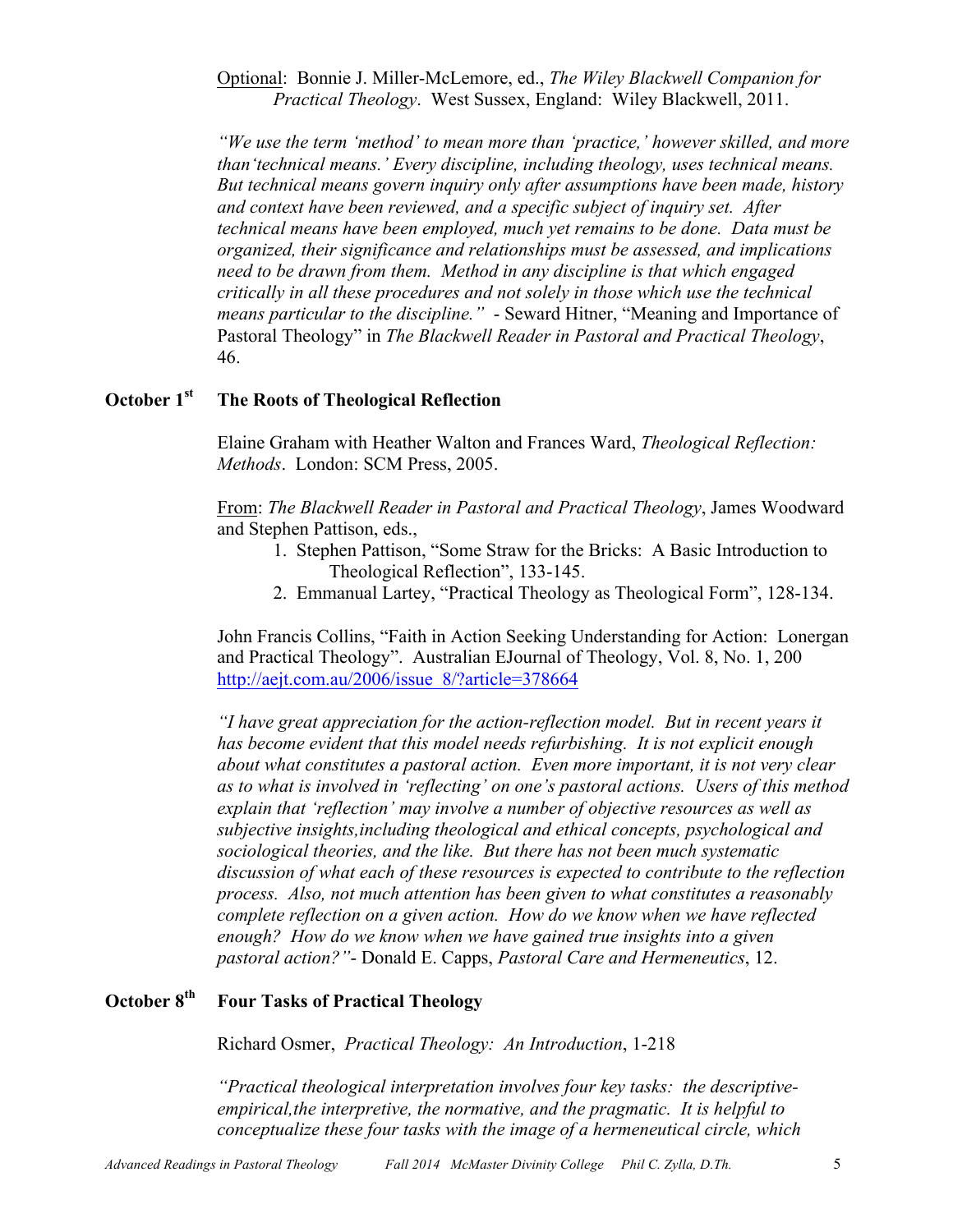*portrays interpretation as composed of distinct but interrelated moments . . . the four tasks of practical theological interpretation interpenetrate."* - Richard R. Osmer, *Practical Theology: An Introduction*, 11.

# **October 15th Approaches to Pastoral Theology**

Seward Hiltner, "The Meaning and Importance of Pastoral Theology" in *The Blackwell Reader in Pastoral and Practical Theology*, 27-48.

Seward Hiltner, *Preface to Pastoral Theology, 1-233.*

John Patton, "Introduction to Modern Pastoral Theology in the United States" in *The Blackwell Reader in Pastoral and Practical Theology*, 49-58.

One of the following: Charles Gerkin, *An Introduction to Pastoral Care*, 1-256. Wayne E. Oates, *The Psychology of Religion*, 1-288. Thomas C. Oden, *Pastoral Theology: Essentials of Ministry*, 1-316. Donald Capps, *Giving Counsel: A Minister's Guidebook.* St. Louis, Missouri: Chalice Press, 2001.

#### **October 22nd From Ministry to Theology**

Charles E. Winquist, "Revisioning Ministry: Postmodern Reflections" in *Formation and Reflection: The Promise of Practical Theology*, Lewis S. Mudge and James Poling, eds., 27-35.

John Patton, *From Ministry to Theology*, 1-128.

Don S. Browning, "Practical Theology and Religious Education" in *Formation and Reflection: The Promise of Practical Theology*, Lewis S. Mudge and James N. Poling, eds., 79-102.

## **October 29th Congregational Studies**

Ammerman, Nancy T., Jackson W. Carroll, Carl S. Dudley, and William McKinney, eds. *Studying Congregations: A New Handbook*. Nashville, TN: Abingdon Press, 1998.

"What is the Relevance of Congregational Studies for Pastoral Theology?" in *The Blackwell Reader in Pastoral and Practical Theology*, James Woodward and Stephen Pattison, eds., 257-271.

Cameron, Helen et. al. (eds.). *Studying Local Churches: A Handbook*. London: SCM-Canterbury Press, 2005.

Further resources:

**http://hirr.hartsem.edu/cong/congregational\_studies\_biblio.html**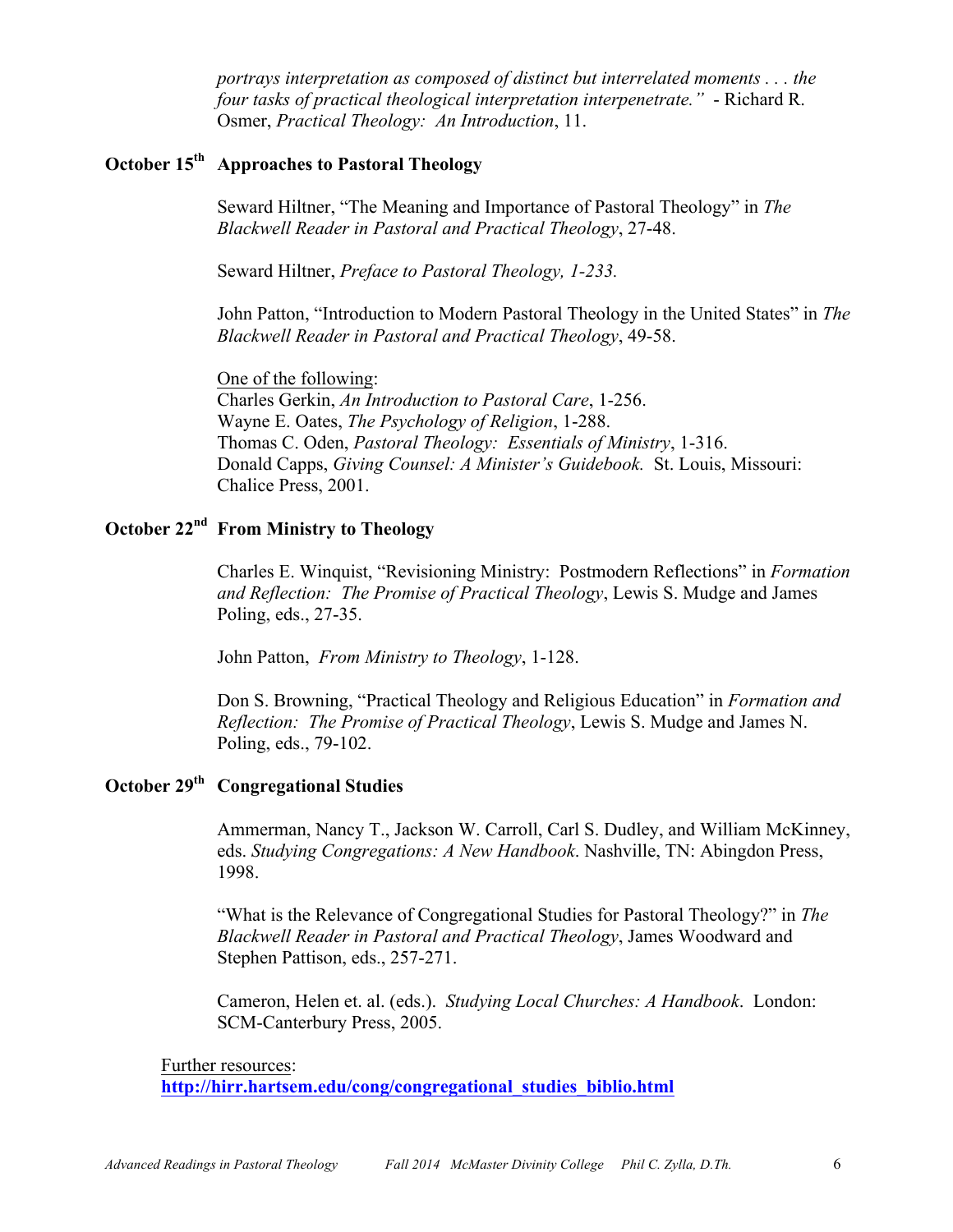#### **November 5th Biblical Approaches to Pastoral Theology**

Denise Dombkowski Hopkins and Michael S. Koppel. *Grounded in the Living Word: The Old Testament and Pastoral Care Practices*. 1-262.

Optional:

Zoe Bennett, *Using the Bible in Practical Theology*. Surrey, England: Ashgate, 2013.

Donald Capps, *Biblical Approaches to Pastoral Counseling*. Philadelphia: Westminster Press, 1981, 1-214. \_\_\_\_\_. *Pastoral Care and Hermeneutics*. Philadelphia: Fortress Press, 1984, 1-128.

# **November 12th Spiritual Theology**

Diogenes Allen *Spiritual Theology: The Theology of Yesterday for Spiritual Help Today*. Boston: Cowley Press, 1997.

Simon Chan *Spiritual Theology*. Westmount, IL: Intervarsity Press, 1998.

*\*\*\*each participant choose one essay to report\*\*\** Springsted, Eric O. ed. *Spirituality and Theology: Essays in Honor of Diogenes Allen*. Louisville, KY: Westminster John Knox Press, 1998.

**November 19th No Class –** *ETS/AAR/SBL/SSCS San Diego, CA*

# November 26<sup>th</sup> Taking the 'Um' out of Assumptions

Lewis S. Mudge, "Thinking in the Community of Faith: Toward an Ecclesial Hermeneutic" in *Formation and Reflection: The Promise of Practical Theology*, Lewis S. Mudge and James N. Poling, eds., 103-119.

#### **December 3 The Vocation of the Pastoral Theologian**

Parker Palmer, *Let Your Life Speak*, 1-115.

#### **COURSE REQUIREMENTS:**

#### **1. Weekly Course Readings 30 marks**

The course is designed as a reading course for advanced students in Ministry Studies at McMaster Divinity College. I ask that you carefully prepare the assigned readings for each class session and come prepared to discuss the issues that emerge from these readings. The course depends on the quality and depth of the reading of its participants. I strongly urge you to purchase your own reading copies of the course textbooks - mark them up, deliberate, plan your comments, and enter the class time eager to engage your colleagues on the themes of each session. The marking of these course readings does not require a submitted paper but will be evaluated on four criteria: the level of participation, critical engagement, conceptual integration and facility with the texts under review.

#### *Advanced Readings in Pastoral Theology Fall 2014 McMaster Divinity College Phil C. Zylla, D.Th.* 7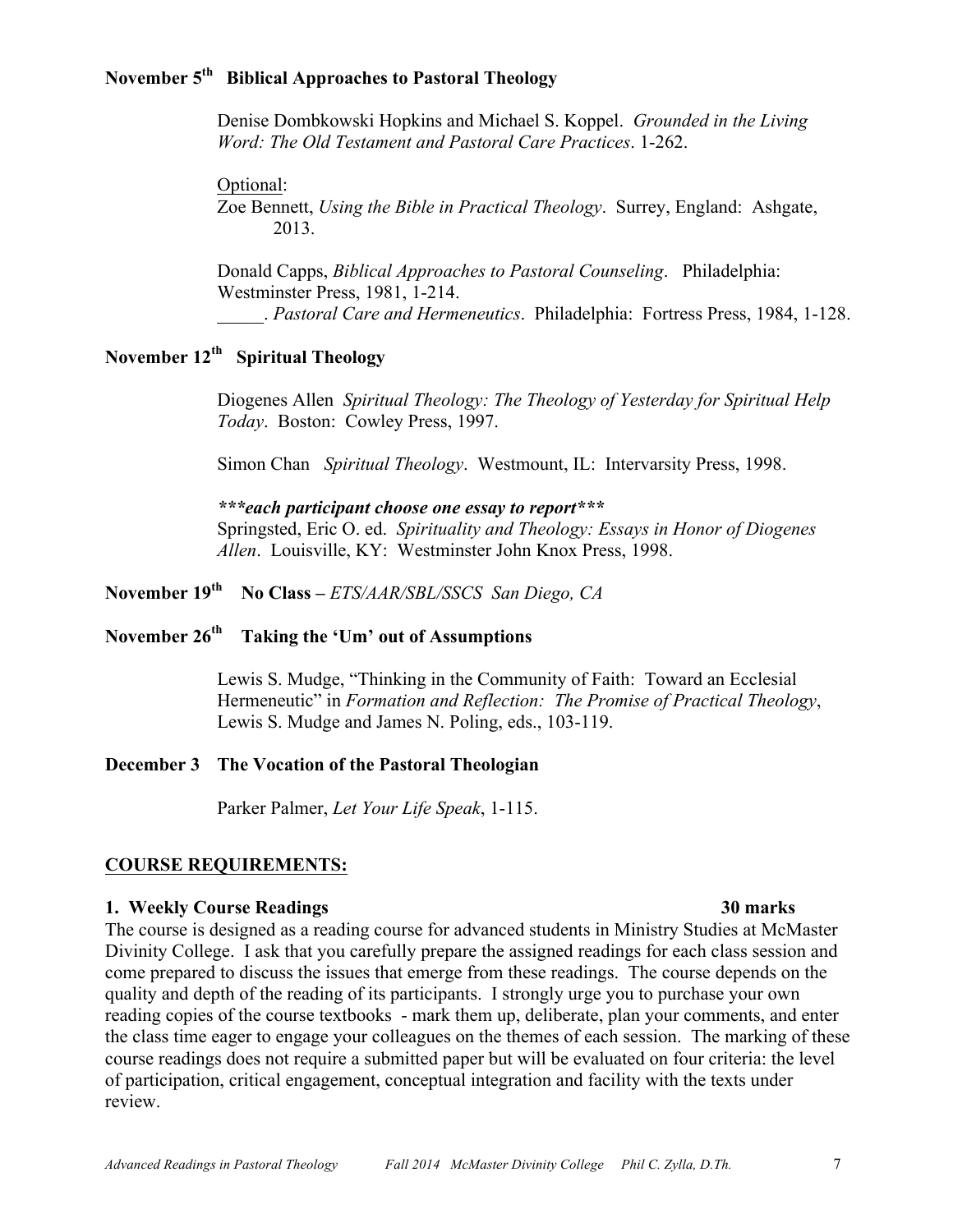#### **2. Discussion Facilitation 35 marks**

Beginning with our third session, one person will be responsible for leading us into our discussion of the theme for the day. The facilitation of the discussion should be supported by a ten (10) page paper on the core issues identified on the theme of the day. Do not limit yourself to the course readings on the day you are facilitating. The facilitation of the class should include the following:

a. summary of the main points of the course reading selection

b. key questions and provocative discussion points

c. further sources as discovered in your own research on the topic – This should include a minimum of ten (10) volumes and five (5) professional journal articles on the theme of the day.

**Due**: **by assigned date** [n.b. a sign up sheet will be available at the beginning of the course].

## **3. Locating Yourself in the Field of Practical Theology 20 marks**

## One of the key goals of this course is to sift through the general field in order to locate yourself as a practical or pastoral theologian. It is essential that you come to terms with your own vocational history, your sense of personal mission and identity, and discover the approach that will sustain you as you enter into the field as a professional practical/pastoral theologian. This should be written in a *12-15 page essay* which includes the following elements:

a. Autobiography – Describe your vocational, intellectual, ecclesial and spiritual history.

b. Give an account of your intellectual and spiritual mentors.

c. Describe your current understanding of practical theology.

d. Summarize your educational path [including your current program].

e. Describe your current relationships and plans in respect to ecclesiastical bodies and academic societies.

f. What are your five-year goals in the field of pastoral or practical theology (looking ahead)?

g. Outline concrete plans that you are making to establish your voice as a pastoral or practical theologian.

h. Include significant interaction with the readings of the course, especially the methodological choices that you are forming as a practical or pastoral theologian.

## **Due: October 22, 2014**

## **4. Write a course syllabus in your focused area of Practical Theology. 15 marks**

One aim of this course is to penetrate the literature of the broader field of practical theology in order to discern your own location within it. Therefore, the final assignment of the course is to write a syllabus for a course you envision in your own discipline or field of research (ie. pastoral care, spiritual formation, educational mission of the church, cross-cultural ministry, worship, preaching, etc.). The course should be one that you have a passionate desire to see included in the wider curriculum of practical theology in a seminary, a graduate school program or a churchrelated college. The elements of the syllabus should be fully developed including the following: course description, course title, seminal works/textbooks, bibliography, course lecture themes with supporting literature, assignments designed to meet specific and stated course objectives. The syllabi will be peer-reviewed in course and graded by the professor.

## **Due: November 26, 2014**

## **Late Papers: Late assignments will be docked 1% each late day . (Extensions will only be granted in exceptional circumstances such as extended illness, etc.)**